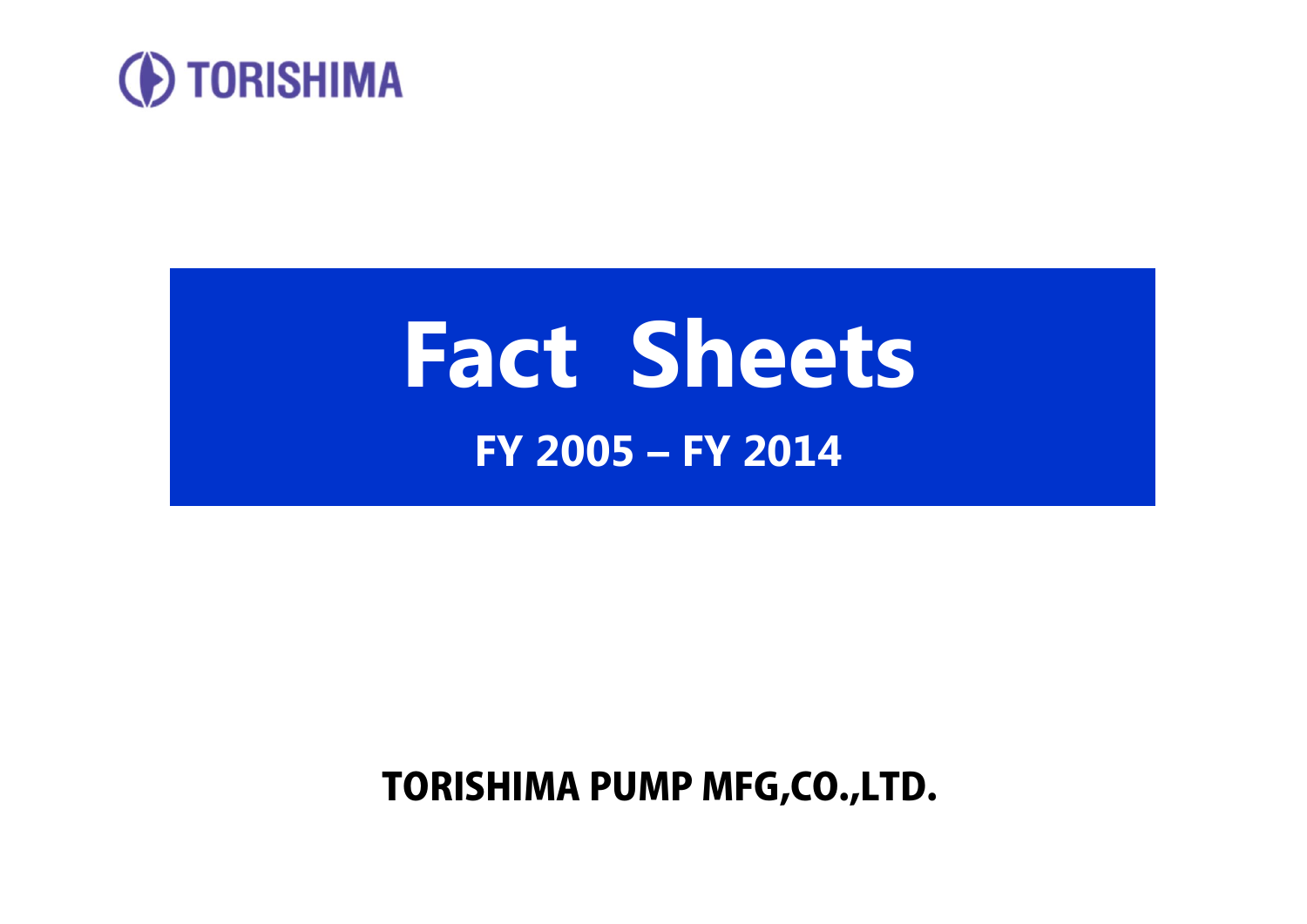#### **Fact sheets for consolidated financial results from FY 2005 to FY 2014**

| (1) Business Performance<br>Operating income or loss, Ordinary income or loss |  |
|-------------------------------------------------------------------------------|--|
| [2] Financial Status                                                          |  |
| [3] Breakdown of Orders received • Net sales • Orders backlog                 |  |
| [4] Major expenditures                                                        |  |
|                                                                               |  |
| [6] Per share information                                                     |  |
| [7] Stock information                                                         |  |
|                                                                               |  |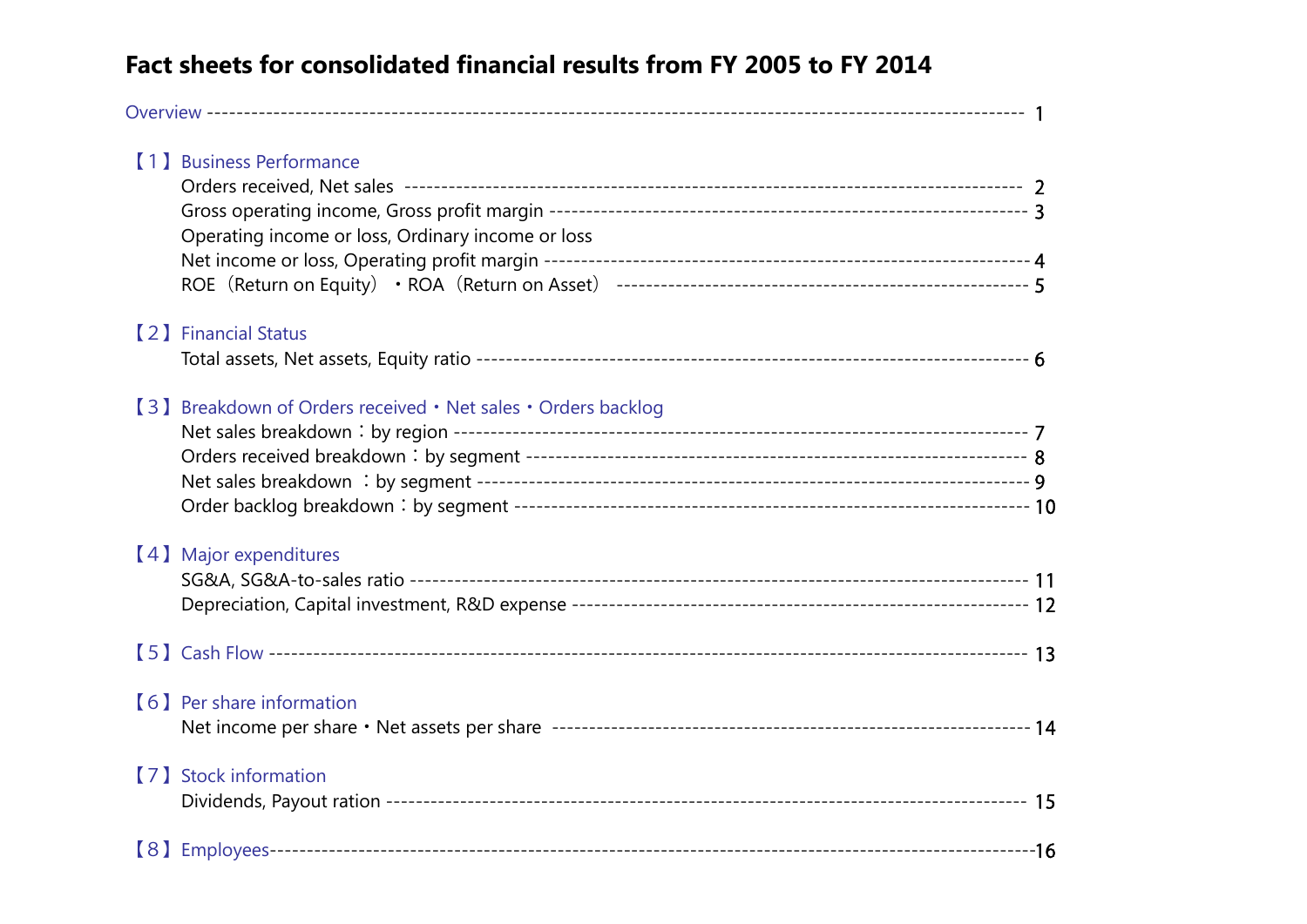|                    |            |                                     | <b>FY2005</b>          | <b>FY2006</b>     | <b>FY2007</b> | <b>FY2008</b> | <b>FY2009</b> | <b>FY2010</b>  | FY2011            | <b>FY2012</b> | FY2013               | <b>FY2014</b>          |
|--------------------|------------|-------------------------------------|------------------------|-------------------|---------------|---------------|---------------|----------------|-------------------|---------------|----------------------|------------------------|
|                    |            | Orders received                     | 46,443                 | 43,088            | 50,794        | 46,988        | 58,624        | 32,974         | 39,579            | 40,975        | 52.847               | 42,878                 |
|                    |            | Net sales                           | 31,393                 | 36,404            | 47.272        | 45.692        | 45,008        | 49,880         | 46,453            | 45.974        | 45.985               | 46,501                 |
|                    |            | Gross operating income              | 4,703                  | 5,940             | 8,269         | 8,596         | 9,548         | 9,257          | 8,959             | 8,015         | 8,320                | 9,162                  |
|                    |            | Operating income or loss            | 107                    | 852               | 2.643         | 2,761         | 3.258         | 3.127          | 2.286             | 517           | ▲945                 | 400                    |
| [1] Business       |            | Ordinary income or loss             | 747                    | 1,245             | 2,566         | 3,410         | 3,833         | 3,673          | 2,929             | 1,389         | $\triangle$ 632      | 793                    |
| Performance        |            | Net income or loss                  | 377                    | 635               | 1,410         | 1,990         | 2,609         | 1,892          | 1,497             | 943           | 442                  | 405                    |
|                    |            |                                     |                        |                   |               |               |               |                |                   |               |                      |                        |
|                    |            | Gross profit margin (%)             | 15.0                   | 16.3              | 17.5          | 18.8          | 21.2          | 18.6           | 19.3              | 17.4          | 18.1                 | 19.7                   |
|                    |            | Operating profit margin (%)         | 0.3                    | 2.3               | 5.6           | 6.0           | 7.2           | 6.3            | 4.9               | 1.1           | $\triangle$ 2.1      | 0.9                    |
|                    |            | ROE(Return on Equity)<br>(9/6)      | 1.4                    | $\overline{2.3}$  | 5.2           | 8.0           | 9.5           | 6.1            | $\overline{4.8}$  | 2.9           | 1.3                  | 1.2                    |
|                    |            | ROA(Return on Asset)<br>(9/6)       | 1.3                    | 2.0               | 4.0           | 5.5           | 6.0           | 5.8            | 4.8               | 2.2           | $\blacktriangle$ 0.9 | 1.1                    |
|                    |            |                                     |                        |                   |               |               |               |                |                   |               |                      |                        |
|                    |            | Total assets                        | 60,416                 | 65,581            | 62,076        | 62,132        | 65,641        | 61,178         | 60,812            | 68,232        | 68,062               | 71,987                 |
| [2] Financial      |            | Net assets                          | 28,282                 | 27,943            | 26,030        | 24,006        | 31,083        | 30,968         | 31,775            | 33,602        | 34,524               | 36,532                 |
| <b>Status</b>      |            | Equity ratio (%)                    | 46.8                   | 42.6              | 41.9          | 38.6          | 47.2          | 50.3           | 51.3              | 48.2          | 49.9                 | 50.0                   |
|                    |            |                                     |                        |                   |               |               |               |                |                   |               |                      |                        |
|                    |            | Japan                               | 22,026                 | 20,278            | 20,524        | 19.126        | 20,939        | 18,703         | 17,281            | 18,070        | 20,096               | 19,104                 |
|                    |            | Asia                                | 4.121                  | 4.089             | 8.733         | 8.449         | 5.408         | 11.196         | 13.125            | 10.259        | 9,042                | 11,124                 |
|                    | Net sales  | <b>Middle East</b>                  | 4,320                  | 10,798            | 14,682        | 13,347        | 16,248        | 14,369         | 11,430            | 11,887        | 9,753                | 11,115                 |
|                    | by region  | <b>Others</b>                       | 926                    | 1,239             | 3,331         | 4,770         | 2,412         | 5,609          | 4,615             | 5,758         | 7,092                | 5,156                  |
|                    |            | Overseas ratio (%)                  | 29.8                   | 44.3              | 56.6          | 58.1          | 53.5          | 62.5           | 62.8              | 60.7          | 56.3                 | 58.9                   |
| [3]                | Orders     | Public sector                       | 13,507                 | 17,643            | 16,525        | 14,835        | 14,575        | 9.973          | 11,600            | 10,971        | 15,923               | 12,001                 |
| Breakdown of       | received   | Private sector                      | 7,177                  | 6,924             | 5,578         | 5,245         | 4,517         | 4,921          | 6,205             | 5,733         | 7.144                | 6,943                  |
| Orders received    | by segment | Overseas                            | 25,758                 | 18,520            | 28,690        | 26,907        | 39,532        | 18,079         | 21,772            | 24,270        | 29,779               | 23,933                 |
| Net sales          |            | Public sector                       | 15,201                 | 14,236            | 14,445        | 14,099        | 15,469        | 13,760         | 11,317            | 12,277        | 13,797               | 12,957                 |
| Order backlog      | Net sales  | Private sector                      | 6,824                  | 6,040             | 6,079         | 5,025         | 5,468         | 4,942          | 5,963             | 5,792         | 6,299                | 6,146                  |
|                    | by segment | Overseas                            | 9,367                  | 16,127            | 26,748        | 26,566        | 24,069        | 31,176         | 29,172            | 27,904        | 25,888               | 27,397                 |
|                    | Order      | Public sector                       | 4,986                  | 8,394             | 10,473        | 11,209        | 10,316        | 6,528          | 6,811             | 5,505         | 7,631                | 6,675                  |
|                    | backlog    | Private sector                      | 2,825                  | 3,709             | 3,208         | 3,428         | 2,477         | 2,455          | 2,698             | 2,639         | 3,484                | 4,281                  |
|                    | y segment  | Overseas                            | 31,191                 | 33,584            | 35,526        | 35,867        | 51,329        | 38,231         | 30,832            | 27,198        | 31,089               | 27,625                 |
|                    |            |                                     |                        |                   |               |               |               |                |                   |               |                      |                        |
|                    |            | SG&A                                | 4,596                  | 5,088             | 5,625         | 5,834         | 6,290         | 6,130          | 6,673             | 7,497         | 9,265                | 8,761                  |
|                    |            | SG&A-to-sales ratio (%)             | 14.7                   | 14.0              | 11.9          | 12.8          | 14.0          | 12.3           | 14.4              | 16.3          | 20.1                 | 18.8                   |
| 【4】Major           |            | Depreciation                        | 968                    | 866               | 910           | 873           | 851           | 961            | 1,096             | 1,231         | 1,646                | 1,636                  |
| Expenditures       |            | Capital investment                  | 332                    | 731               | 654           | 739           | 1,311         | 2,297          | 2,224             | 3,083         | 2,139                | 1,221                  |
|                    |            | R&D expense                         | 561                    | 534               | 638           | 603           | 730           | 567            | 606               | 691           | 678                  | 658                    |
|                    |            |                                     |                        |                   |               |               |               |                |                   |               |                      |                        |
|                    |            | Cash flow from operations           | 224                    | $\triangle$ 5,218 | 2,511         | 922           | 4.439         | 735            | 2,661             | 3,513         | ▲4,086               | $\blacktriangle$ 1,194 |
| [5] Cash Flow      |            | Cash flow from investments          | 3,560                  | ▲599              | 578           | ▲1259         | ▲3084         | $\triangle$ 75 | $\triangle$ 1,269 | ▲3,966        | ▲4,498               | ▲345                   |
|                    |            | Cash flow from financial activities | $\blacktriangle$ 1.185 | 2,355             | ▲1465         | ▲669          | 1,678         | 590            | ▲2371             | 4,356         | $\triangle$ 112      |                        |
|                    |            |                                     |                        |                   |               |               |               |                |                   |               |                      | 2,120                  |
|                    |            |                                     |                        |                   |               |               |               |                |                   |               |                      |                        |
| [6] Per share Info |            | Net income per share (yen)          | 14.62                  | 24.65             | 54.77         | 77.32         | 100.07        | 67.45          | 53.38             | 33.64         | 15.74                | 14.61                  |
|                    |            | Net assets per share (yen)          | 1,097.87               | 1,084.65          | 1,010.45      | 931.13        | 1,105.50      | 1,097.71       | 1,112.29          | 1,172.56      | 1,209.10             | 1,308.22               |
|                    |            | <b>Dividends</b>                    |                        |                   |               |               |               |                |                   |               |                      |                        |
| [7] Stock Info     |            | Payout ratio (%)                    | 12<br>82.1             | 13                | 15            | 17            | $20^{*}$      | 18             | 18<br>33.7        | 18            | 18                   | 18                     |
|                    |            |                                     |                        | 52.7              | 27.4          | 22.0          | 20.0          | 26.7           |                   | 53.5          | 114.4                | 123.2                  |
| (8) Employees      |            | Number of employees                 | 846                    | 756               | $771$         | 816           | 850           | 1.059          | 1.406             | 1.536         | 1.472                | 1.516                  |
|                    |            |                                     |                        |                   |               |               |               |                |                   |               |                      |                        |

※ includes additional 2-yen of commemorative dividend for our 90th year of business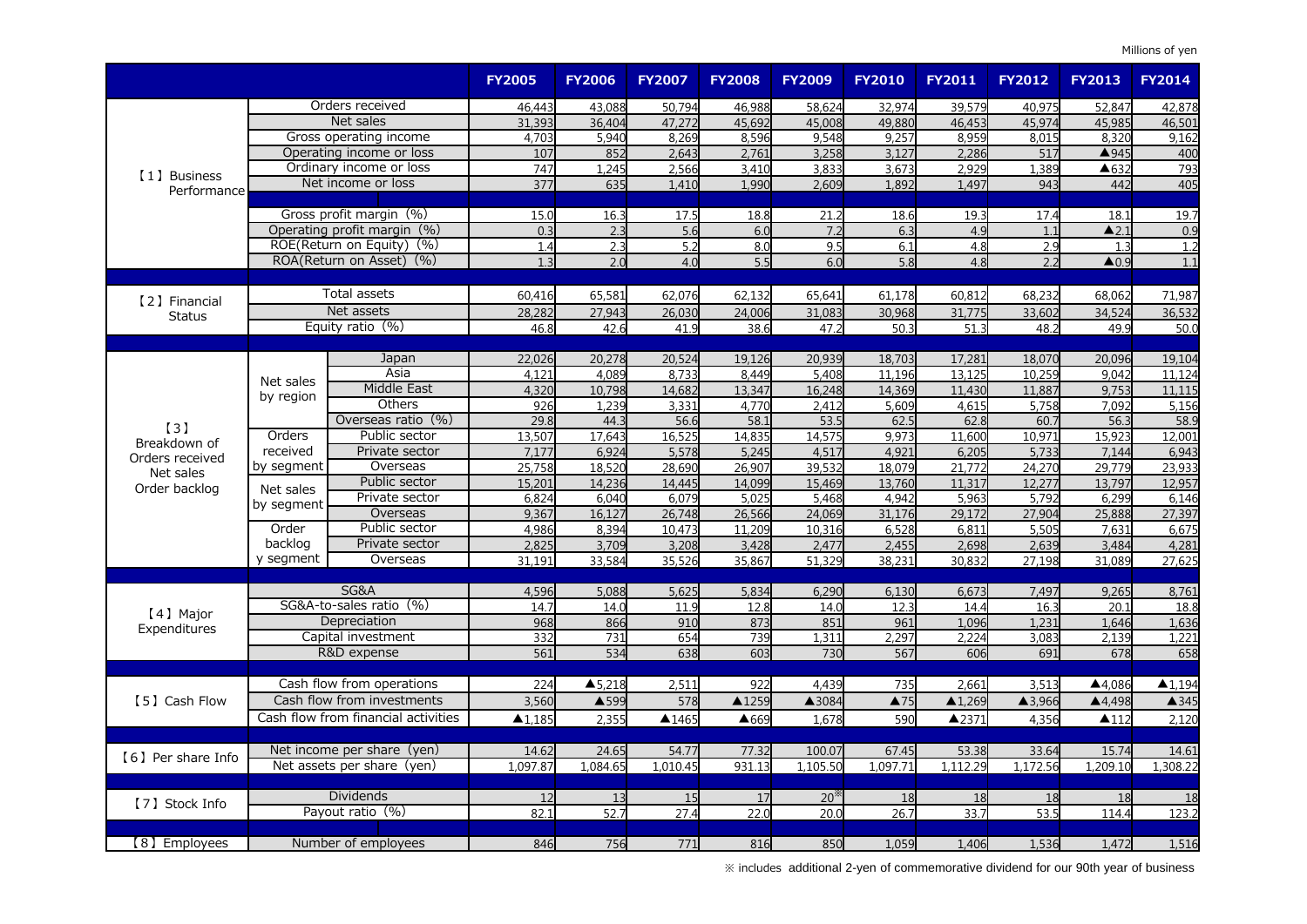## 【1】**Business Performance: Orders received , Net sales**



| Millions of yen |  |  |
|-----------------|--|--|
|-----------------|--|--|

|                    | <b>FY2005</b> | <b>FY2006</b> | <b>FY2007</b> | <b>FY2008</b> | <b>FY2009</b> | <b>FY2010</b> | <b>FY2011</b> | <b>FY2012</b> | <b>FY2013</b> | <b>FY2014</b> |
|--------------------|---------------|---------------|---------------|---------------|---------------|---------------|---------------|---------------|---------------|---------------|
| Orders<br>received | 46,443        | 43,088        | 50,794        | 46,988        | 58,624        | 32,974        | 39,579        | 40,975        | 52,847        | 42,878        |
| Net sales          | 31,393        | 36,404        | 47,272        | 45,692        | 45,008        | 49,880        | 46,453        | 45,974        | 45,985        | 46,501        |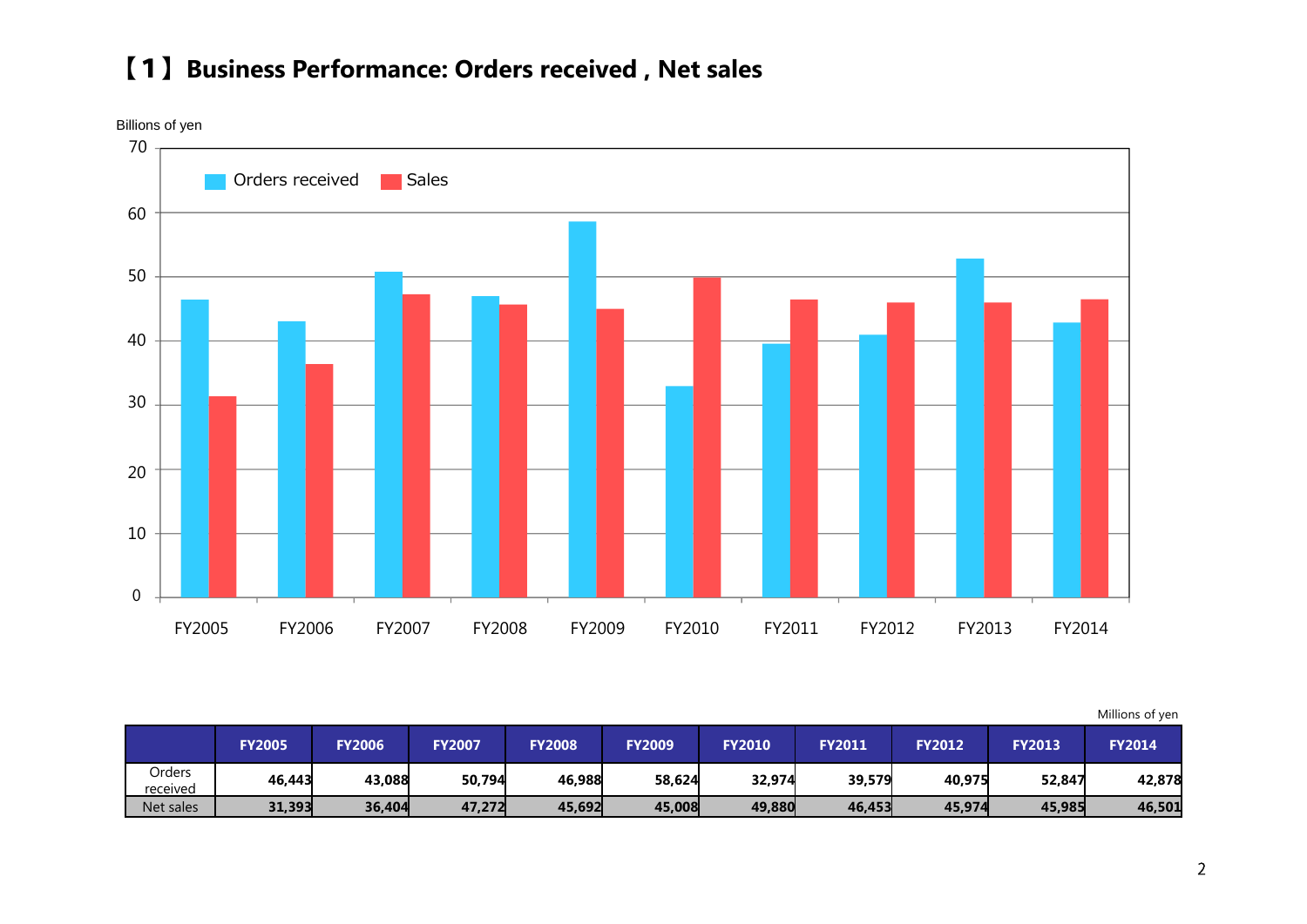

#### 【1 】**Business Performance: Gross operating income, Gross profit margin**

|                                 | <b>FY2005</b> | <b>FY2006</b> | <b>FY2007</b> | <b>FY2008</b> | <b>FY2009</b> | <b>FY2010</b> | <b>FY2011</b> | <b>FY2012</b> | <b>FY2013</b> | <b>FY2014</b> |
|---------------------------------|---------------|---------------|---------------|---------------|---------------|---------------|---------------|---------------|---------------|---------------|
| Gross operating<br>income       | 4,703         | 5,940         | 8,269         | 8,596         | 9,548         | 9,257         | 8,959         | 8,015         | 8,320         | 9,162         |
| Gross profit<br>(9/6)<br>margin | 15.0          | 16.3          | 17.5          | 18.8          | 21.2          | 18.6          | 19.3          | 17.4          | 18.1          | 19.7          |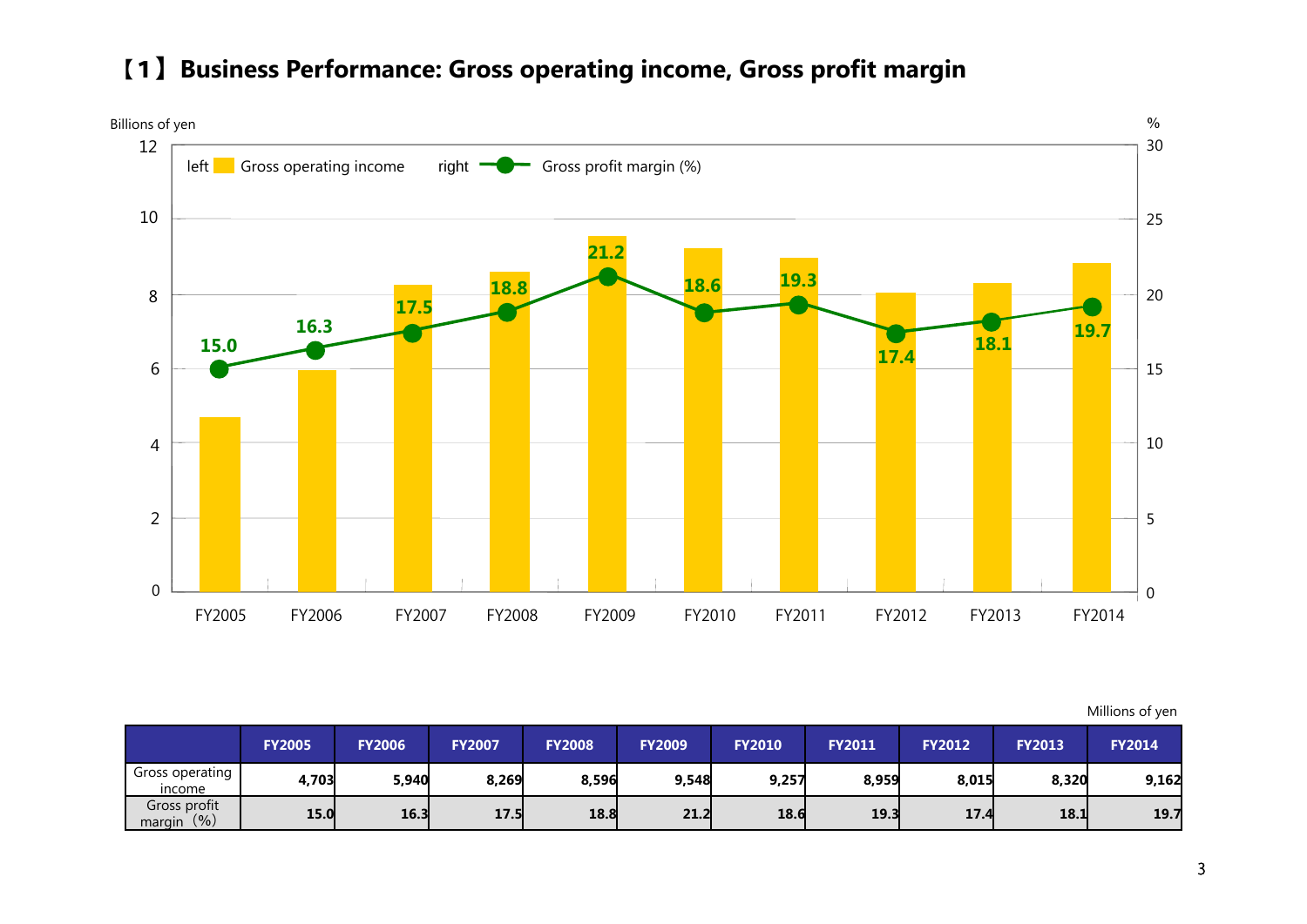#### 【1】**Business Performance: Operating income or loss, Ordinary income or loss, Net income or loss, Operating profit margin**



| Millions of yen |  |  |  |  |
|-----------------|--|--|--|--|
|-----------------|--|--|--|--|

|                                | <b>FY2005</b> | <b>FY2006</b> | <b>FY2007</b> | <b>FY2008</b> | <b>FY2009</b> | <b>FY2010</b> | <b>FY2011</b> | <b>FY2012</b> | <b>FY2013</b>        | <b>FY2014</b> |
|--------------------------------|---------------|---------------|---------------|---------------|---------------|---------------|---------------|---------------|----------------------|---------------|
| Operating<br>income or loss    | 107           | 852           | 2,643         | 2,761         | 3,258         | 3,127         | 2,286         | 517           | A945                 | 400           |
| Ordinary<br>income or loss     | 747           | 1,245         | 2,566         | 3,410         | 3,833         | 3,673         | 2,929         | 1,389         | ▲632                 | 793           |
| Net income or loss             | 377           | 635           | 1,410         | 1,990         | 2,609         | 1,892         | 1,497         | 943           | 442                  | 405           |
| Operating profit<br>Margin (%) | 0.3           | 2.3           | 5.6           | 6.0           | 7.2           | 6.3           | 4.9           | 1.1           | $\blacktriangle$ 2.1 | 0.9           |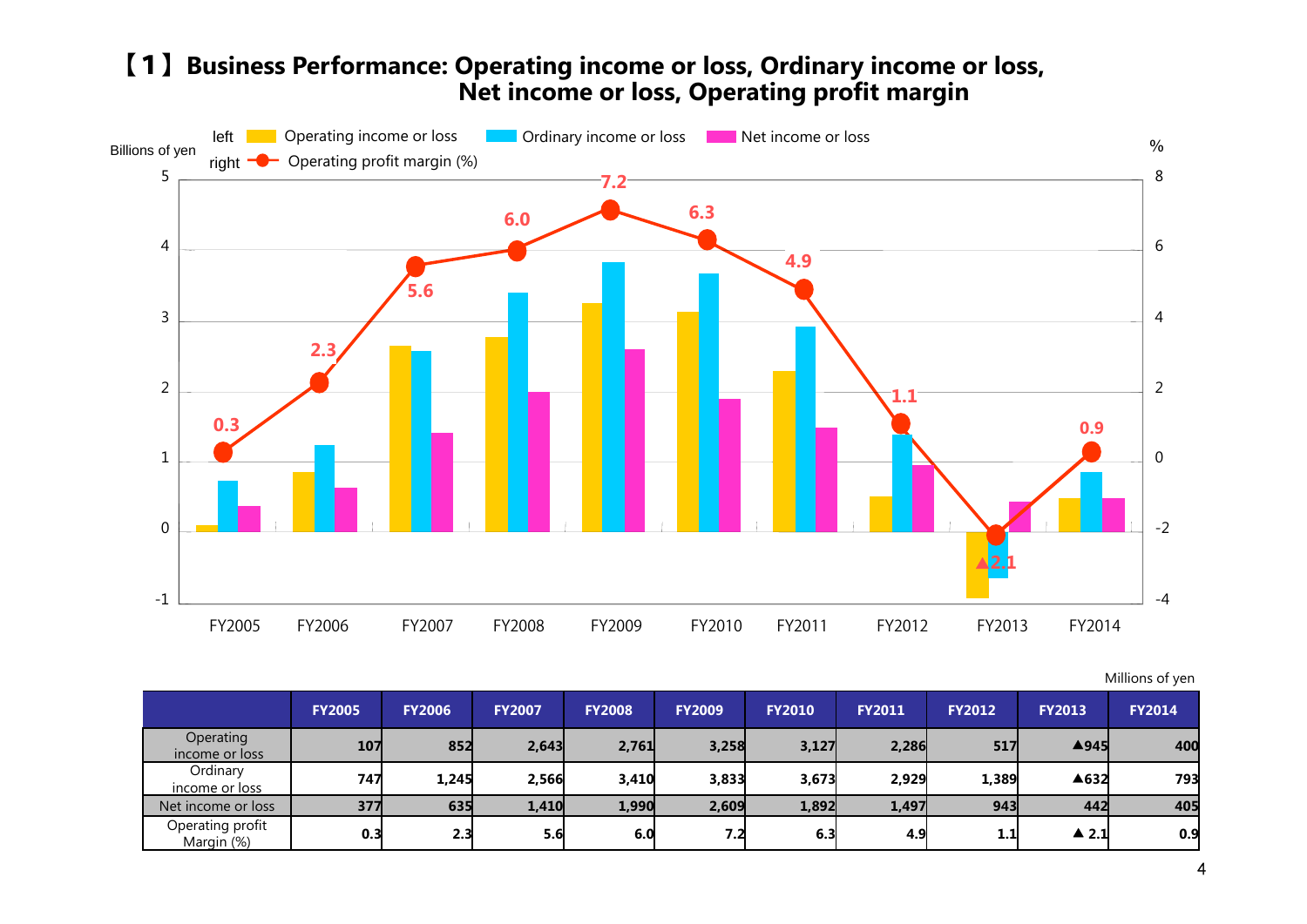

#### 【1】**Business Performance: ROE (Return on Equity) , ROA (Return on Asset)**

**FY2005 FY2006 FY2007 FY2008 FY209 FY2010 FY2011 FY2012 FY2013 FY2014FY2014** ROE (Return on Equity) **1.4 2.3 5.2 8.0 9.5 6.1 4.8 2.9 1.3 1.2**  ROA (Return on Asset) **1.3 2.0 4.0 5.5 6.0 5.8 4.8 2.2** ▲**0.9 1.1**

%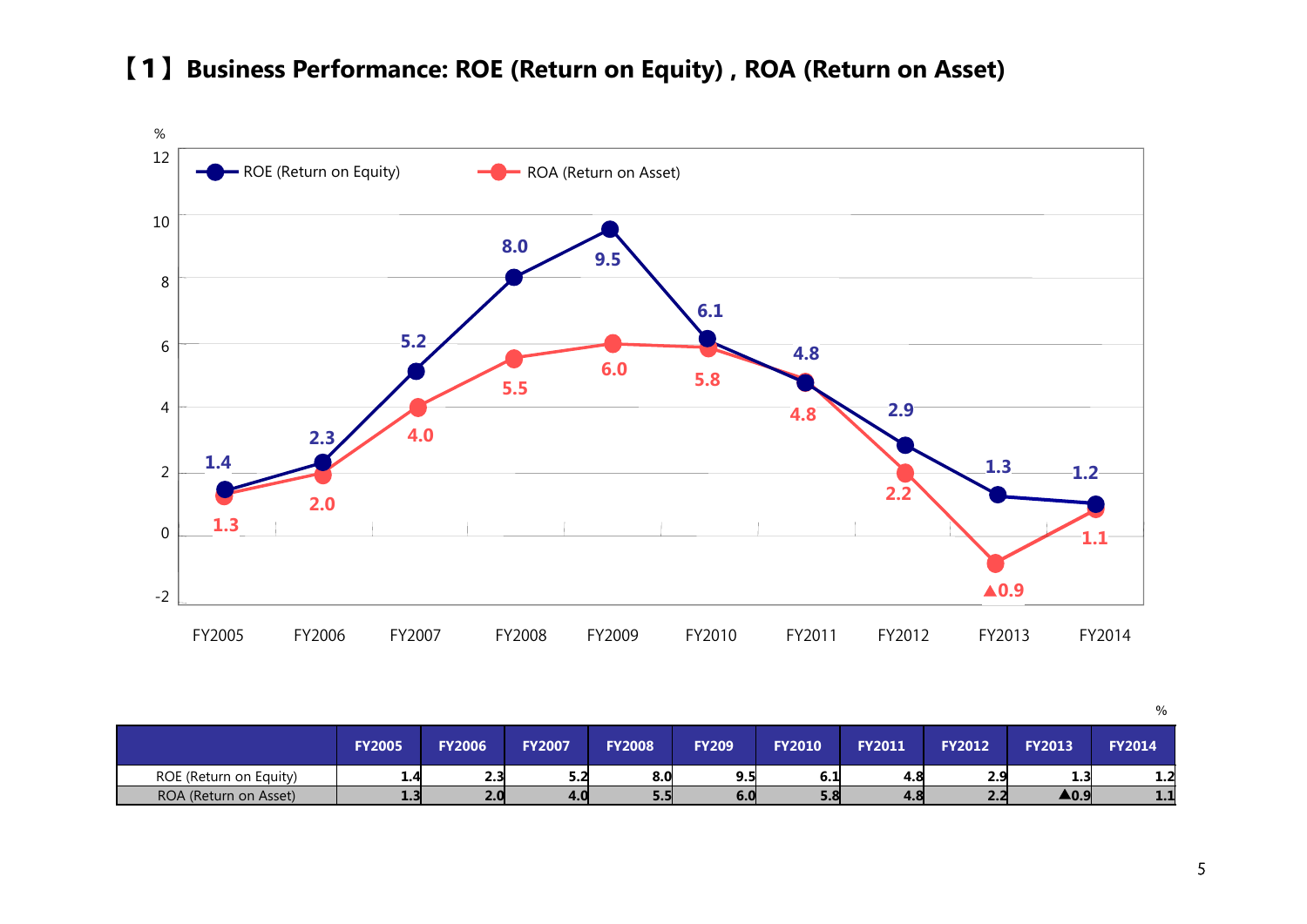#### 【2】**Financial Status: Total assets, Net assets, Equity ratio**

Billions of yen



Millions of yen

%

|                  | <b>FY2005</b> | <b>FY2006</b> | <b>FY2007</b> | <b>FY2008</b> | <b>FY2009</b> | <b>FY2010</b> | <b>FY2011</b> | <b>FY2012</b> | <b>FY2013</b> | <b>FY2014</b> |
|------------------|---------------|---------------|---------------|---------------|---------------|---------------|---------------|---------------|---------------|---------------|
| Total assets     | 60,416        | 65,581        | 62,076        | 62,132        | 65,641        | 61,178        | 60,812        | 68,232        | 68,062        | 71,987        |
| Net assets       | 28,282        | 27,943        | 26,030        | 24,006        | 31,083        | 30,968        | 31,775        | 33.602        | 34,524        | 36.532        |
| Equity ratio (%) | 46.8          | 42.6          | 41.9          | 38.6          | 47.2          | 50.3          | 51.3          | 48.2          | 49.9          | 50.0          |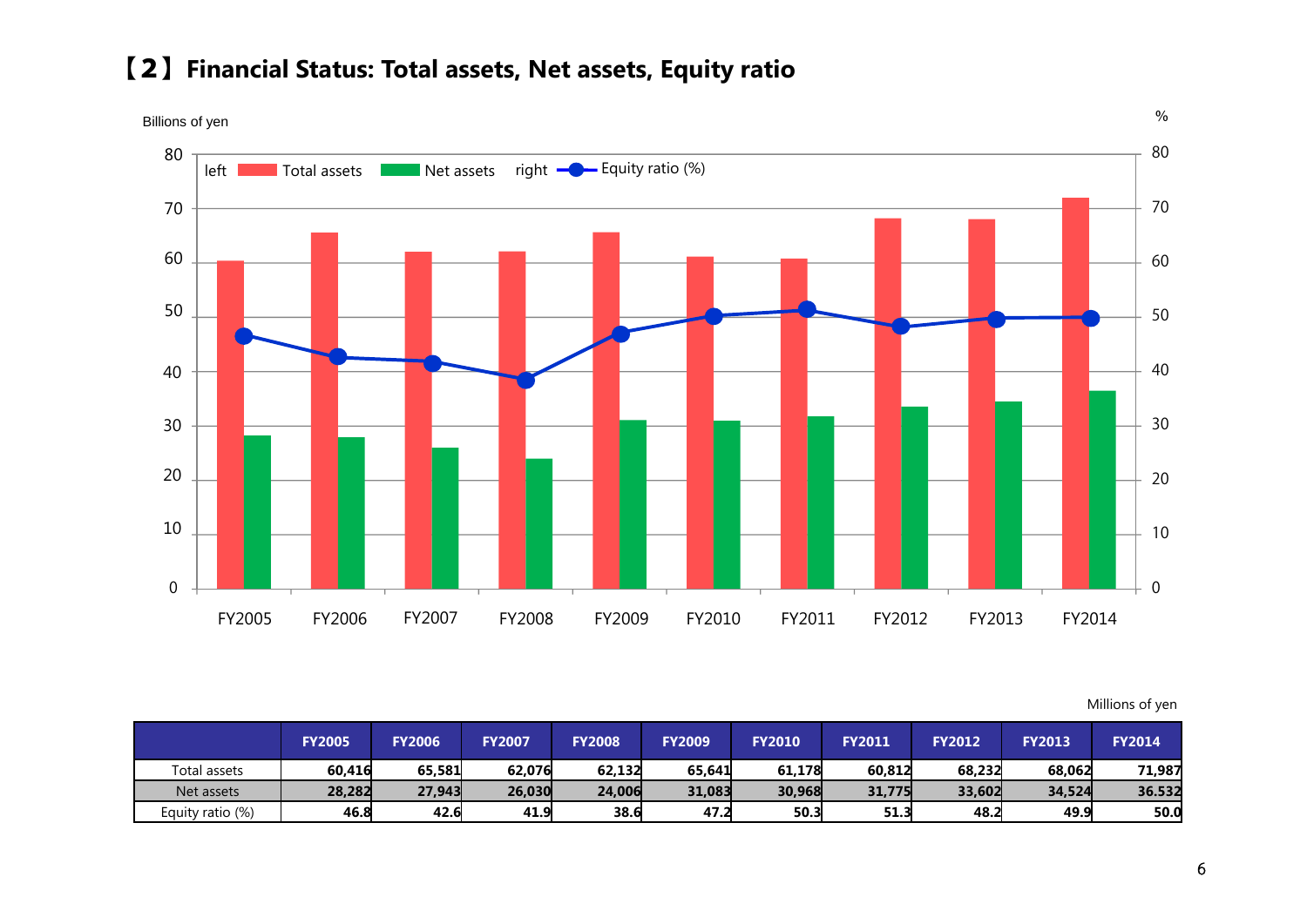## 【3】**Net sales breakdown: by region**

Billions of yen



Millions of yen

|                           | <b>FY2005</b> | <b>FY2006</b> | <b>FY2007</b> | <b>FY2008</b> | <b>FY2009</b> | <b>FY2010</b> | <b>FY2011</b> | <b>FY2012</b> | <b>FY2013</b> | <b>FY2014</b> |
|---------------------------|---------------|---------------|---------------|---------------|---------------|---------------|---------------|---------------|---------------|---------------|
| Japan                     | 22,026        | 20,278        | 20,524        | 19,126        | 20,939        | 18,703        | 17,281        | 18,070        | 20,096        | 19,104        |
| Asia                      | 4.121         | 4,089         | 8,733         | 8,449         | 5,408         | 11,196        | 13.125        | 10,259        | 9.042         | 11,124        |
| <b>Middle East</b>        | 4,321         | 10,798        | 14,682        | 13,347        | 16,248        | 14,369        | 11,430        | 11,887        | 9,753         | 11,115        |
| <b>Others</b>             | 926           | 1,239         | 3,331         | 4,770         | 2,412         | 5,609         | 4,615         | 5,758         | 7,092         | 5,156         |
| l Overseas ratio l<br>(%) | 29.8          | 44.3          | 56.6          | 58.1          | 53.5          | 62.5          | 62.8          | 60.7          | 56.3          | 58.9          |

7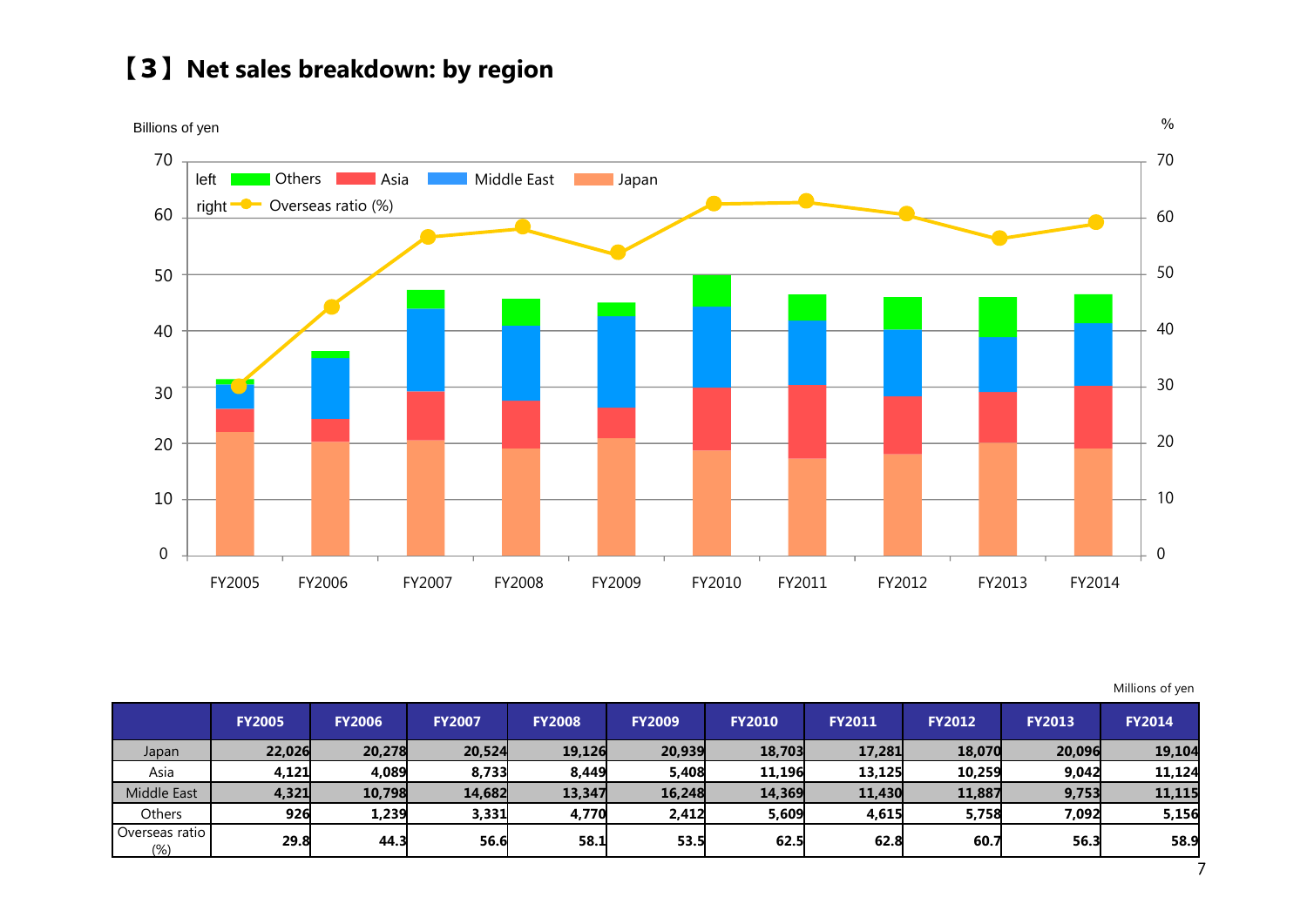# 【3】**Orders received breakdown: by segment**

Billons of yen



|                | <b>FY2005</b> | <b>FY2006</b> | <b>FY2007</b> | <b>FY2008</b> | <b>FY2009</b> | <b>FY2010</b> | <b>FY2011</b> | <b>FY2012</b> | <b>FY2013</b> | <b>FY2014</b> |
|----------------|---------------|---------------|---------------|---------------|---------------|---------------|---------------|---------------|---------------|---------------|
| Public sector  | 13,507        | 17,643        | 16,525        | 14,835        | 14,575        | 9,973         | 11,600        | 10,971        | 15,923        | 12,001        |
| Private sector | 7,177         | 6,924         | 5,578         | 5,245         | 4,517         | 4,921         | 6,205         | 5,733         | 7,144         | 6,943         |
| Overseas       | 25,758        | 18,520        | 28,690        | 26.907        | 39,532        | 18,079        | 21,772        | 24,270        | 29,779        | 23,933        |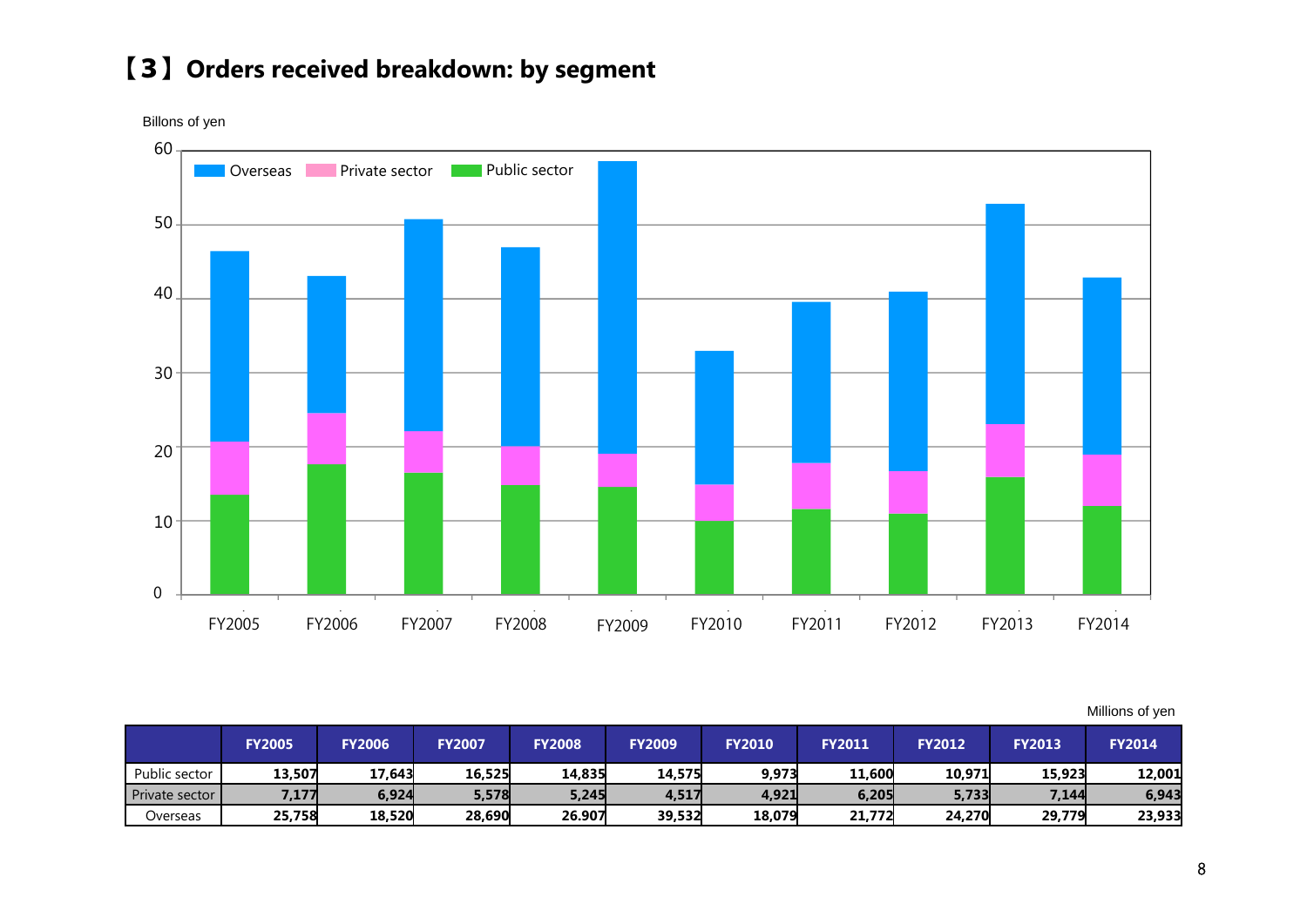## 【3】**Net sales breakdown: by segment**

Billions of yen



|                | <b>FY2005</b> | Y2006 <sup>-</sup> | FY2007 | <b>FY2008</b> | FY2009 | FY2010 | FY2011 | FY2012 | FY2013 | FY2014 |
|----------------|---------------|--------------------|--------|---------------|--------|--------|--------|--------|--------|--------|
| Public sector  | 15,201        | 14,236             | 14,445 | 14,099        | 15,469 | 13,760 | 11,317 | 12,277 | 13,797 | 12,957 |
| Private sector | 6,824         | 6,040              | 6,079  | 5,025         | 5,468  | 4,942  | 5,963  | 5,792  | 6,299  | 6,146  |
| Overseas       | 9,367         | 16,127             | 26,748 | 26,566        | 24,069 | 31,176 | 29,172 | 27,904 | 25,888 | 27,397 |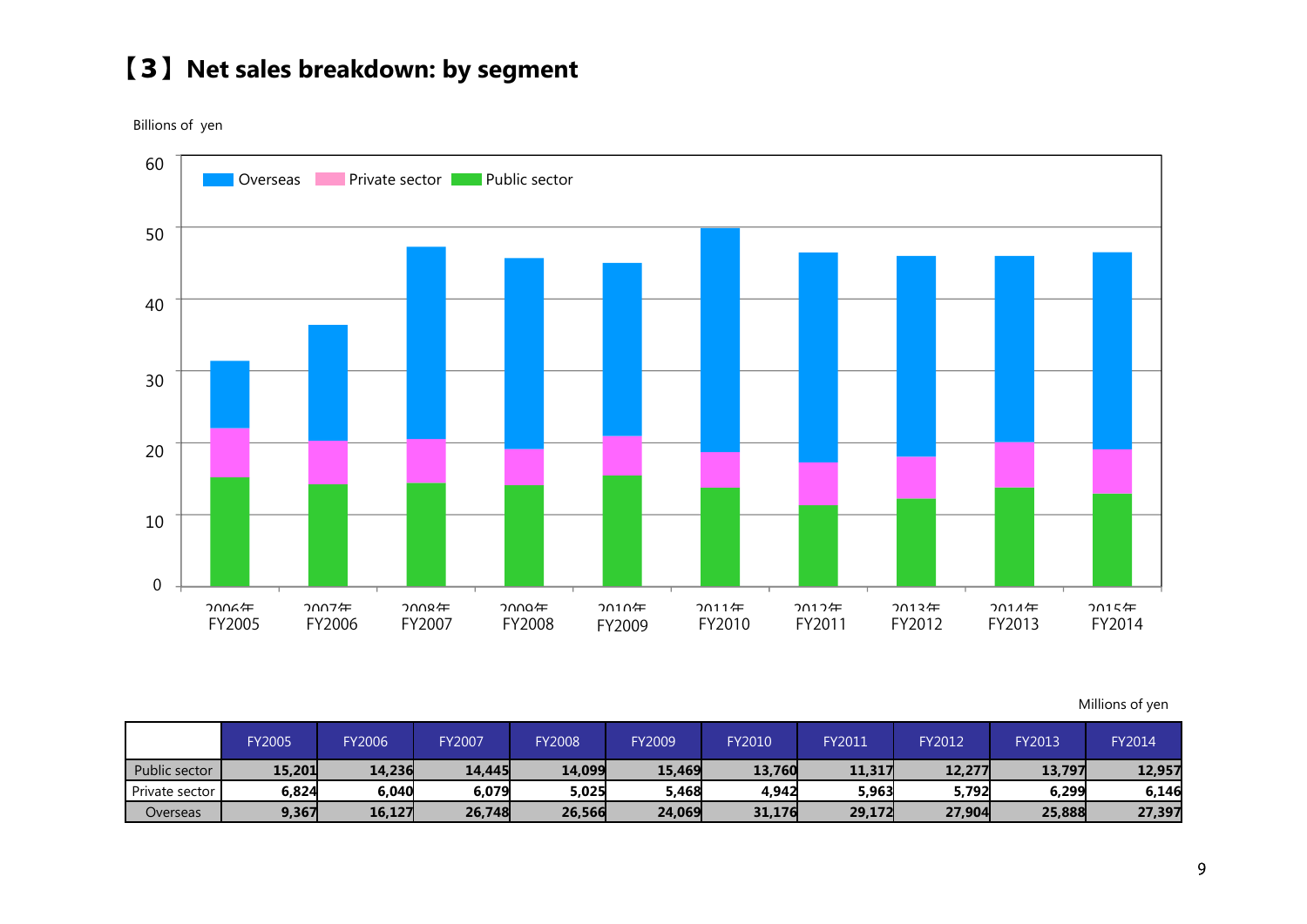# 【3】**Order backlog breakdown: by segment**

Billions of yen



|                  | <b>FY2005</b> | FY2006 | FY2007 | <b>FY2008</b> | FY2009 | FY2010 | FY2011 | <b>FY2012</b> | FY2013 | FY2014 |
|------------------|---------------|--------|--------|---------------|--------|--------|--------|---------------|--------|--------|
| Public sector    | 4,986         | 8,394  | 10,473 | 11.209        | 10,316 | 6,528  | 6,811  | 5,505         | 7,631  | 6,675  |
| Private sector I | 2,825         | 3,709  | 3,208  | 3,428         | 2,477  | 2,455  | 2,698  | 2,639         | 3,484  | 4,281  |
| Overseas         | 31,191        | 33,584 | 35,526 | 35.867        | 51,329 | 38,231 | 30,832 | 27,198        | 31.089 | 27,625 |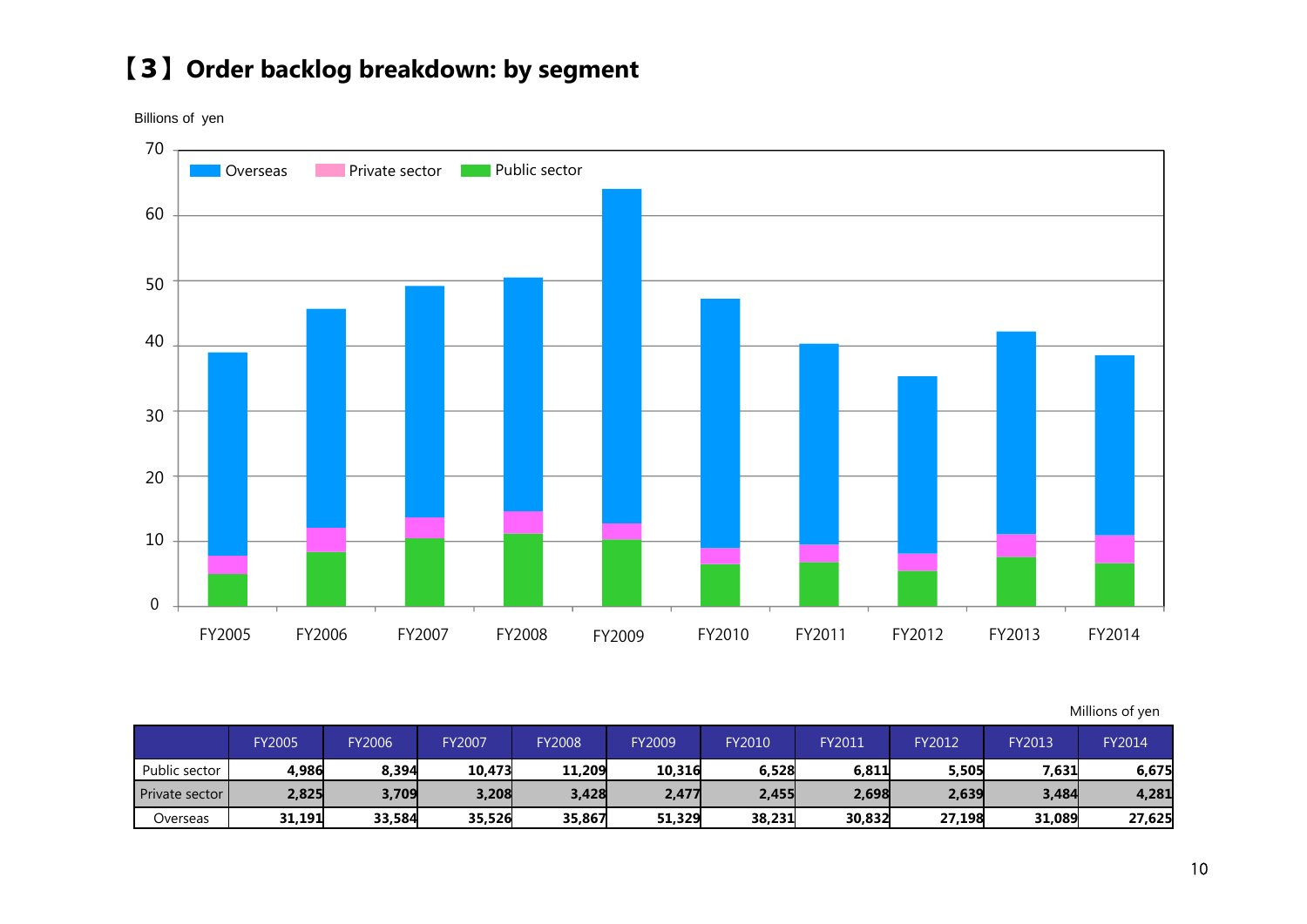

## 【4】**Major expenditure: SG&A, SG&A-to-sales ratio**

|                        | <b>FY2005</b> | <b>FY2006</b> | FY2007 | FY2008 | FY2009 | FY2010 | FY2011 | FY2012 | FY2013 | FY2014 |
|------------------------|---------------|---------------|--------|--------|--------|--------|--------|--------|--------|--------|
| SG&A                   | 4,596         | 5,088         | 5,625  | 5,834  | 6,290  | 6,130  | 6,673  | 7,497  | 9,265  | 8,761  |
| SG&A-to-sales<br>ratio | 14.7          | 14.0          | 11.9   | 12.8   | 14.0   | 12.3   | 14.4   | 16.3   | 20.1   | 18.8   |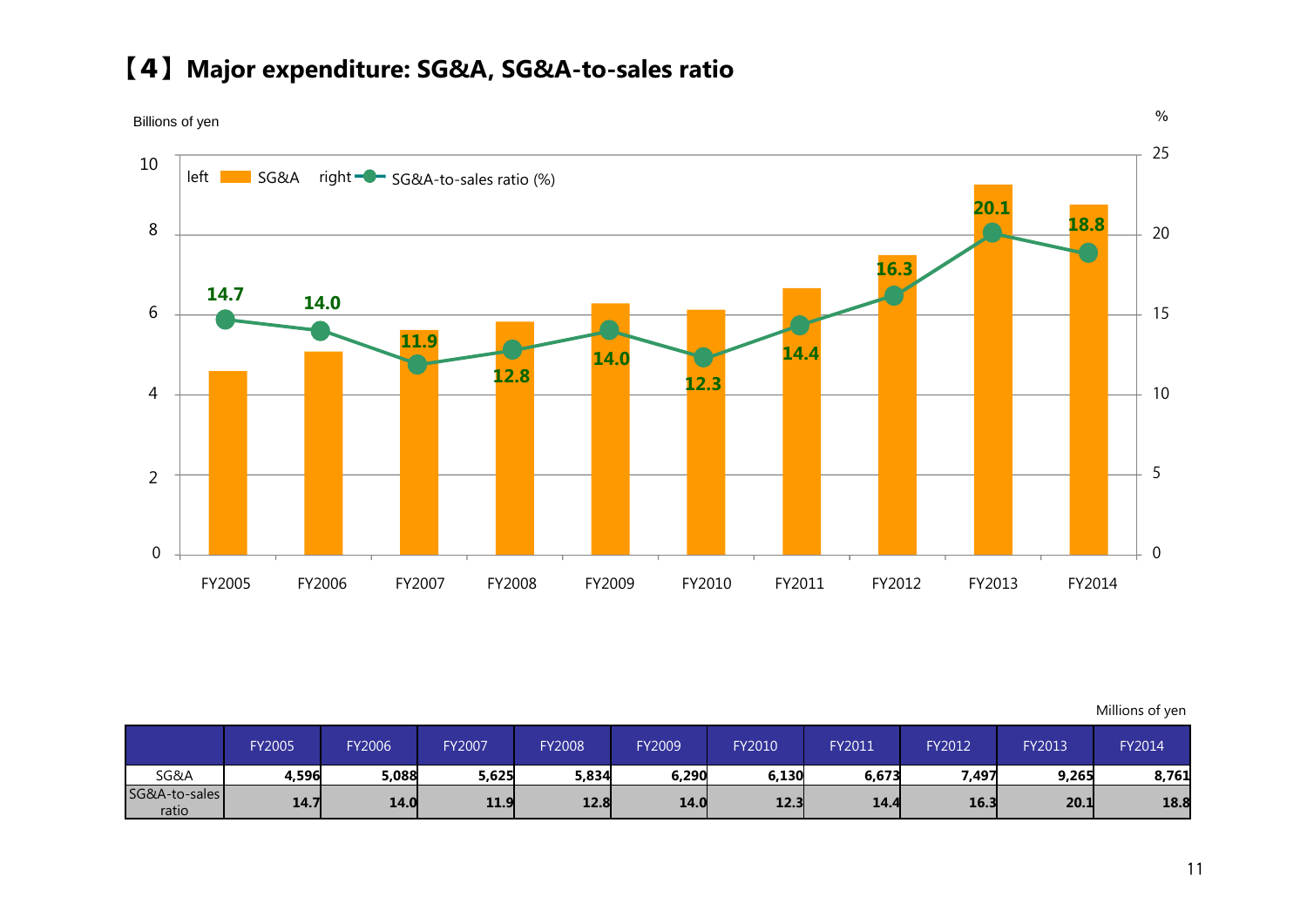## 【4】**Major expenditures: Depreciation, Capital investment, R&D expense**

Billions of yen



|                        | <b>FY2005</b> | <b>FY2006</b> | <b>FY2007</b> | <b>FY2008</b> | <b>FY2009</b> | <b>FY2010</b> | <b>FY2011</b> | <b>FY2012</b> | <b>FY2013</b> | <b>FY2014</b> |
|------------------------|---------------|---------------|---------------|---------------|---------------|---------------|---------------|---------------|---------------|---------------|
| Depreciation           | 968           | 866           | 910           | 873           | 851           | 961           | 1,096         | 1,231         | 1,646         | 1,636         |
| Capital<br>investments | 332           | 731           | 654           | 739           | 1,311         | 2,297         | 2,224         | 3,083         | 2,139         | 1,221         |
| R&D expense            | 561           | 534           | 638           | 603           | 730           | 567           | 606           | 691           | 678           | 658           |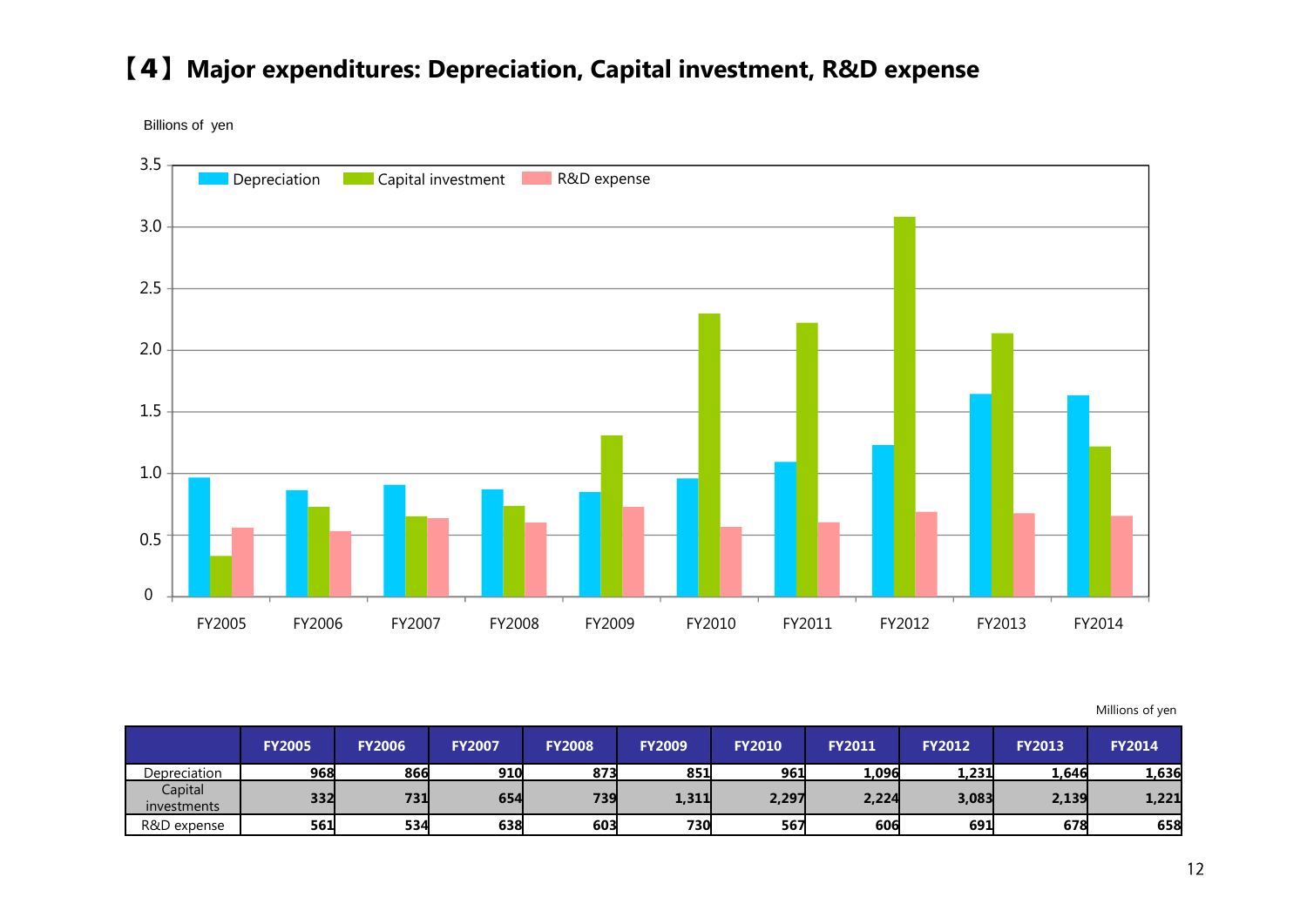## 【5】**Cash Flow**



|                                     | FY2005 | <b>FY2006</b> | FY2007 | <b>FY2008</b> | FY2009 | FY2010 | FY2011 | FY2012 | <b>FY2013</b> | FY2014                 |
|-------------------------------------|--------|---------------|--------|---------------|--------|--------|--------|--------|---------------|------------------------|
| Cash flow from operations           | 224    | ▲5,218        | 2,511  | 922           | 4,439  | 735    | 2,661  | 3,513  | ▲4,086        | $\blacktriangle$ 1.194 |
| Cash flow from investments          | 3,560  | <b>A599</b>   | 578    | ▲1,259        | ▲3,084 | ▲75    | ▲1,269 | ▲3,966 | ▲4,498        | ▲345                   |
| Cash flow from financial activities | ▲1,185 | 2,355         | ▲1.465 | ▲669          | 1,678  | 590    | ▲2.371 | 4,356  | ▲112          | 2,120                  |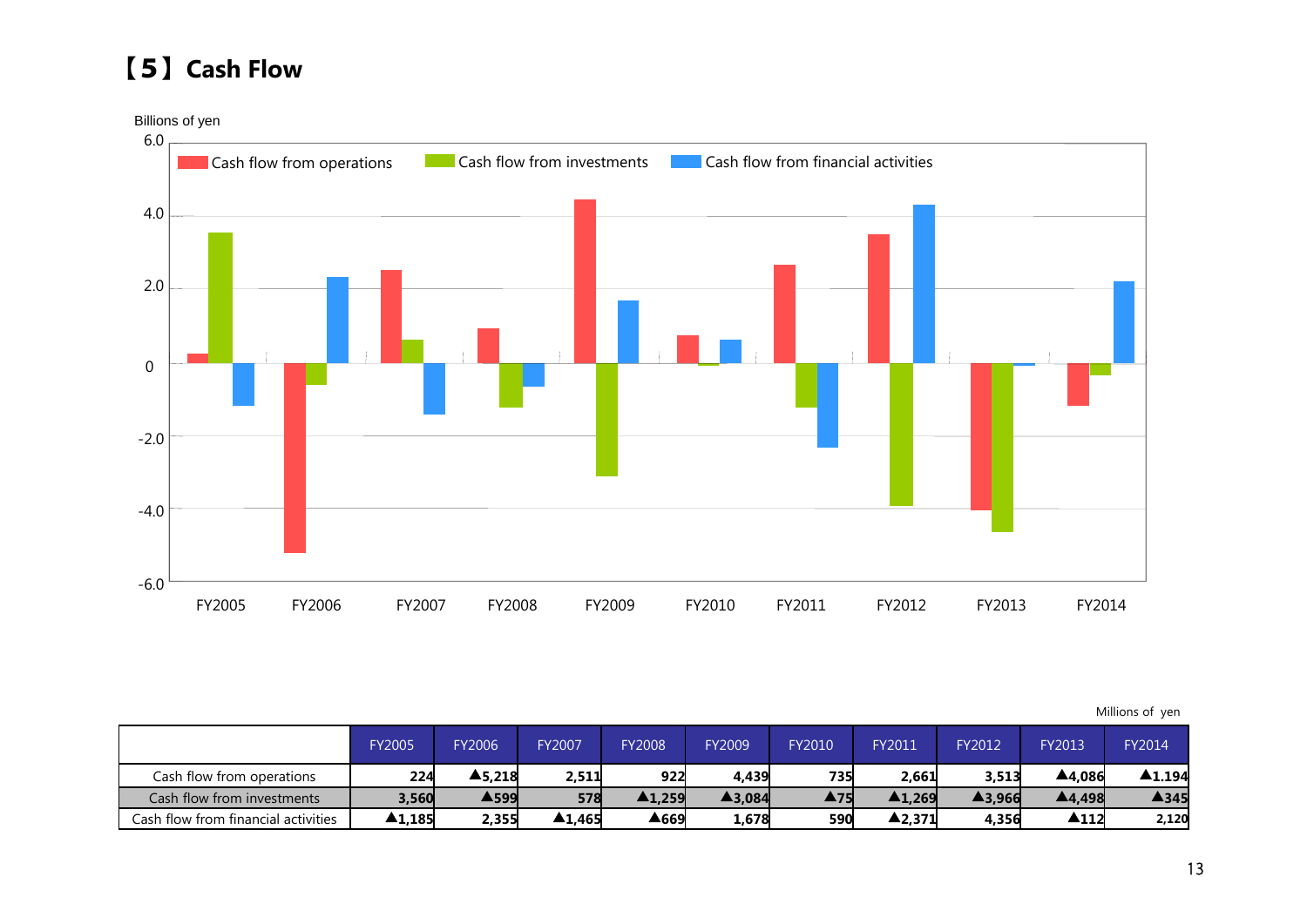

## 【6】**Per share information: Net income per share, Net assets per share**

|                         |               |               |               |               |               |               |          |               |               | Yen      |
|-------------------------|---------------|---------------|---------------|---------------|---------------|---------------|----------|---------------|---------------|----------|
|                         | <b>FY2005</b> | <b>FY2006</b> | <b>FY2007</b> | <b>FY2008</b> | <b>FY2009</b> | <b>FY2010</b> | FY2011   | <b>FY2012</b> | <b>FY2013</b> | FY2014   |
| Net income<br>per share | 14.62         | 24.65         | 54.77         | 77.32         | 100.07        | 67.45         | 53.38    | 33.64         | 15.74         | 14.61    |
| Net assets<br>per share | 1,097.87      | 1,084.65      | 1,010.45      | 931.13        | 1,105.50      | 1,097.71      | 1,112.29 | 1,172.56      | 1,209.10      | 1,308.22 |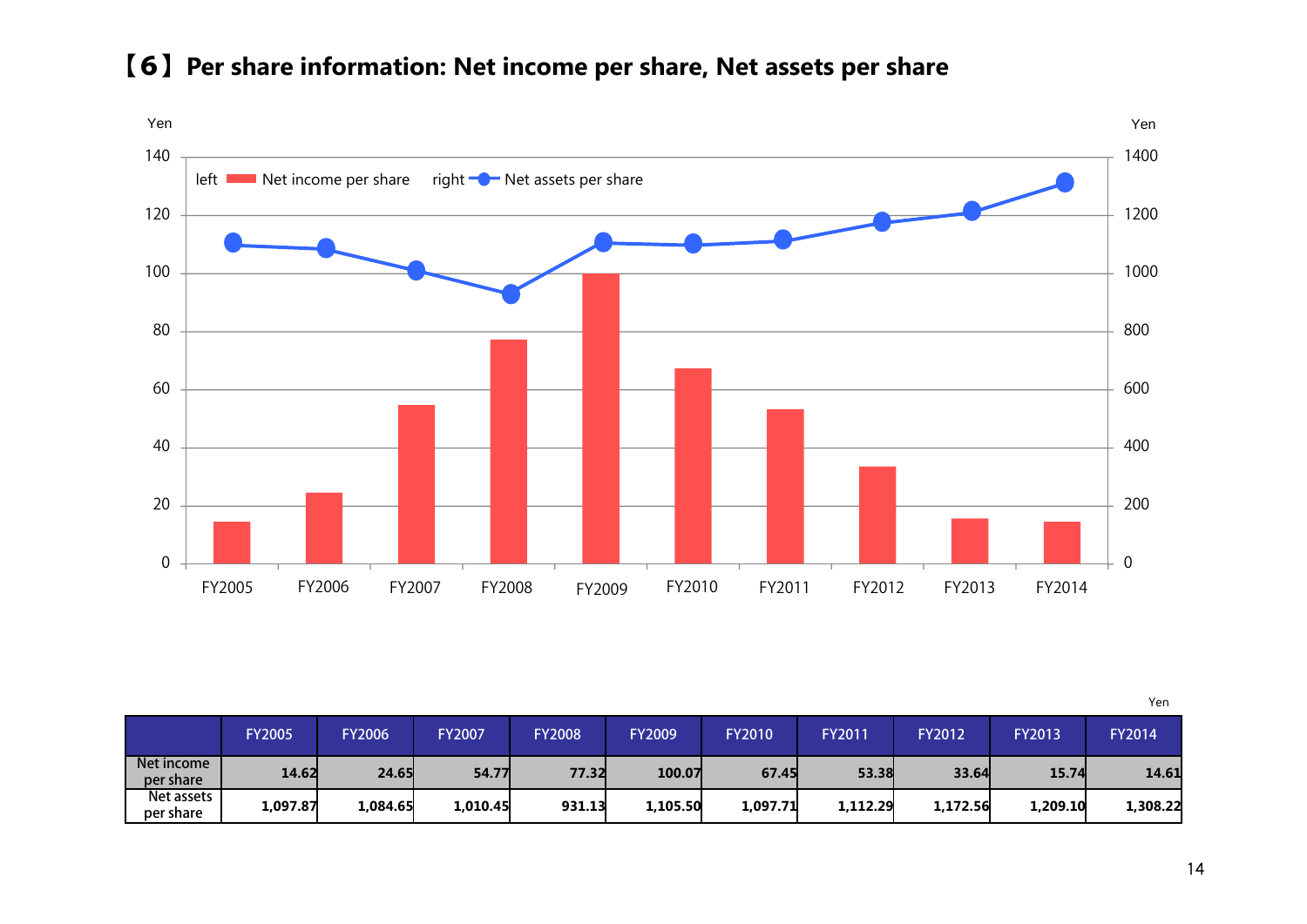

#### 【7】**Stock information: Dividends, Payout ratio**

|                  |               |               |               |               |                 |               |               |               |               | Yen           |
|------------------|---------------|---------------|---------------|---------------|-----------------|---------------|---------------|---------------|---------------|---------------|
|                  | <b>FY2005</b> | <b>FY2006</b> | <b>FY2007</b> | <b>FY2008</b> | <b>FY2009</b>   | <b>FY2010</b> | <b>FY2011</b> | <b>FY2012</b> | <b>FY2013</b> | <b>FY2014</b> |
| <b>Dividends</b> | 12            | 13            | 15            | 17            | 20 <sup>3</sup> | 18            | 18            | 18            | 18            | 18            |
| Payout ratio     | 82.1          | 52.7          | 27.4          | 22.0          | 20.0            | 26.7          | 33.7          | 53.5          | 114.4         | 123.2         |

※ Delivered additional dividends of 2 yen as a 90-year anniversary of foundation